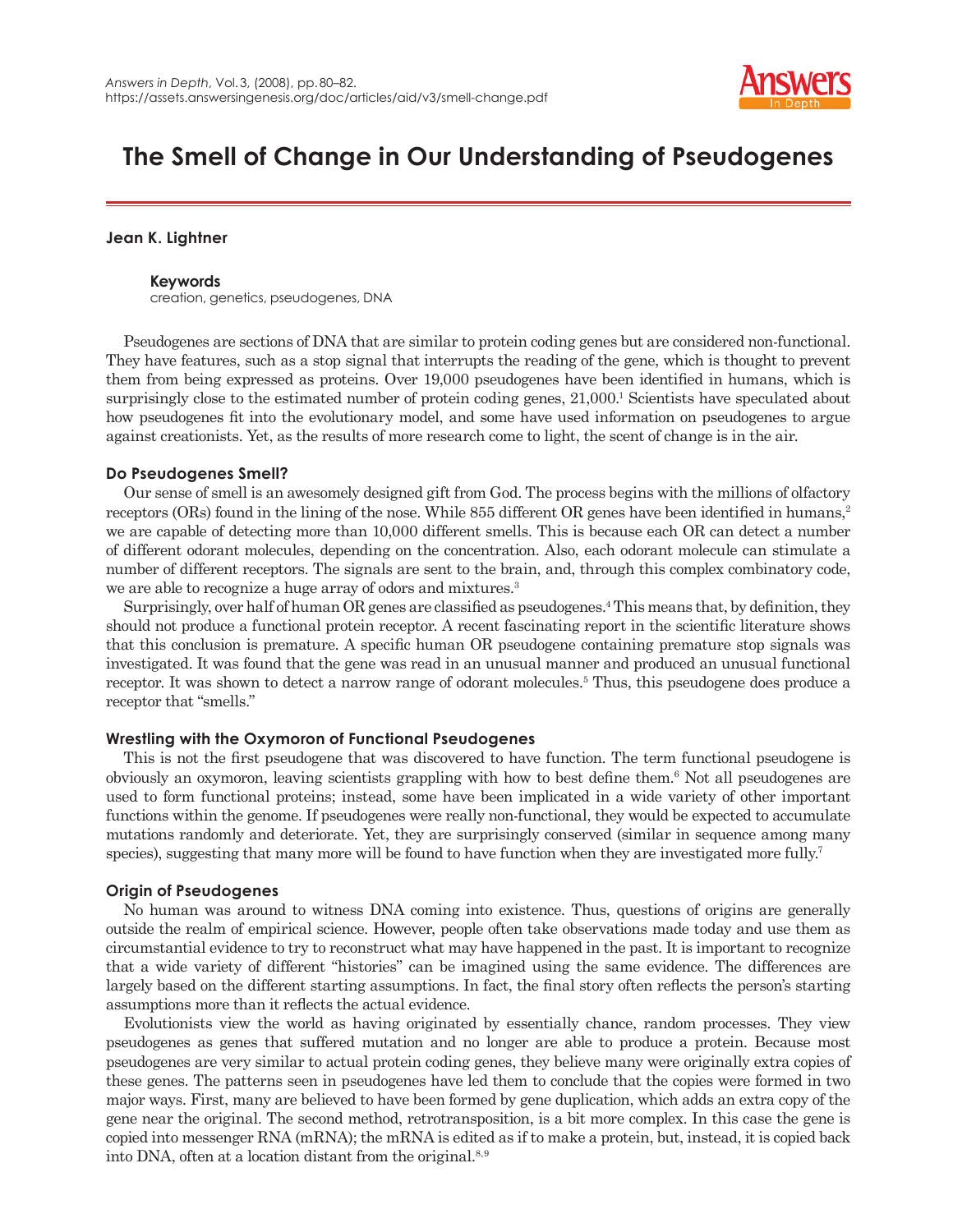It is important to note that both gene duplication and retrotransposition are very complex rearrangements. These are not the types of complex processes that would be predicted to be a part of something that arose through chance, random events. Yet, there is strong evidence that they do occur at times. Evolutionists do not seem to mind this and imagine that it provides a mechanism by which all genes and pseudogenes can be explained as having arisen from an original gene by "natural processes." Of course, they still have no satisfactory model for how DNA arose or how life can survive while it is waiting for all the necessary genes to form.

Biblical creationists, on the other hand, accept the history in Genesis as true: the account of an eyewitness, the Creator Himself. Therefore, living things were created as kinds with all the necessary genes in place. Changes have certainly occurred since creation. Both gene duplication and retrotransposition may have played important roles throughout history, as God provided for creatures to adapt to different environments throughout the earth. Yet these amazingly complex mechanisms do not really explain the origin of genes; they only explain how pre-existing genes can be modified. Furthermore, the recent findings that many pseudogenes have function fits well with the creation model, in which there is a Designer who has a purpose.

#### **Making a Stink over Pseudogenes**

It is very common for those who attack creation to use "evidence" from areas that are not well understood. Often, the "evidence" includes conclusions that may not be well informed. This certainly appears to be the case with arguments based on pseudogenes. Some evolutionists had pointed to the large numbers of pseudogenes and claimed it was inconsistent with creation because it would mean God wasted large sections of DNA on junk. While degeneration is a part of the creation model, the amount of "junk" was much higher than would be predicted. Some creationists have pointed out that just because we do not know of a function, this does not mean there is no function. Yet, given our previous knowledge, it appeared the pseudogenes could not be used to make proteins, and other functions had not been discovered yet.10 The results of further scientific research have shown just how presumptuous the evolutionary claim that "junk" argues against a Creator really was. As several scientists concluded:

Rather, pseudogenes that have been suitably investigated often exhibit functional roles, such as gene expression, gene regulation, generation of genetic (antibody, antigenic, and other) diversity. Pseudogenes are involved in gene conversion or recombination with functional genes. Pseudogenes exhibit evolutionary conservation of gene sequence, reduced nucleotide variability, excess synonymous over nonsynonymous nucleotide polymorphism, and other features that are expected in genes or DNA sequences that have functional roles.<sup>11</sup>

### **Inspiring Awe for the Creator**

We now know that a number of pseudogenes that were thought to have no function do, in fact, have important functions. We now know that a pseuodgene that certainly could not make a protein because of the premature stop signals actually does form a functional protein receptor. The more we learn in genetics, the more we find layers upon layers of complexity and design. We are also reminded how limited our understanding really is and how awesome the God who made us must be. May this information inspire us to thank and glorify God who has created us in such an astounding and wonderful way.<sup>12</sup> What had appeared impossible to us was not impossible with God.<sup>13</sup>

### **Footnotes**

- 1. Gerstein, M., and D. Zheng, 2006. The real life of pseudogenes. *Scientific American* **295**(2):48–55.
- 2. The Human Olfactory Receptor Data Explorer (HORDE) Retrieved from, http://bip.weizmann.ac.il/HORDE/aboutHORDE. html.
- 3. Recent research focused on one OR gene family in the dog shows this combinatory code is astoundingly complex. See Benbernou, B., S. Tacher, S. Robin, M. Rakotomanga, F. Senger, and F. Galibert, 2007. Functional analysis of a subset of canine olfactory receptor genes. *Journal of Heredity* **98**(5):500–505.
- 4. HORDE, Ref. 2, lists 391 of the 855 OR genes as having an open reading frame. This leaves 464, or 54%, as pseudogenes.
- 5. Lai, P. C., G. Bahl, M. Gremigni, V. Matarazzo, O. Clot-Faybesse, C. Ronin, and C. J. Crasto, 2008. An olfactory receptor pseudogene whose function emerged in humans: A case study in the evolution of structure-function in GPCRs. *Journal of Structural and Functional Genomics* **9**(1–4):29–40.
- 6. Zheng, D., and M. B. Gerstein, 2007. The ambiguous boundary between genes and pseudogenes: The dead rise up, or do they? *Trends in Genetics* **23**(5):219–224.
- 7. Balakirev, E. S., and F. J. Ayala, 2003. Pseudogenes: Are they 'junk' or functional DNA? *Annual Review of Genetics*, **37**: 123–151. Back
- 8. Gerstein and Zheng, Ref. 1.
- 9. Max, E. E., 2008. Plagiarized errors and molecular genetics. Retrieved October 2, 2008, from http://www.talkorigins.org/faqs/ molgen/.